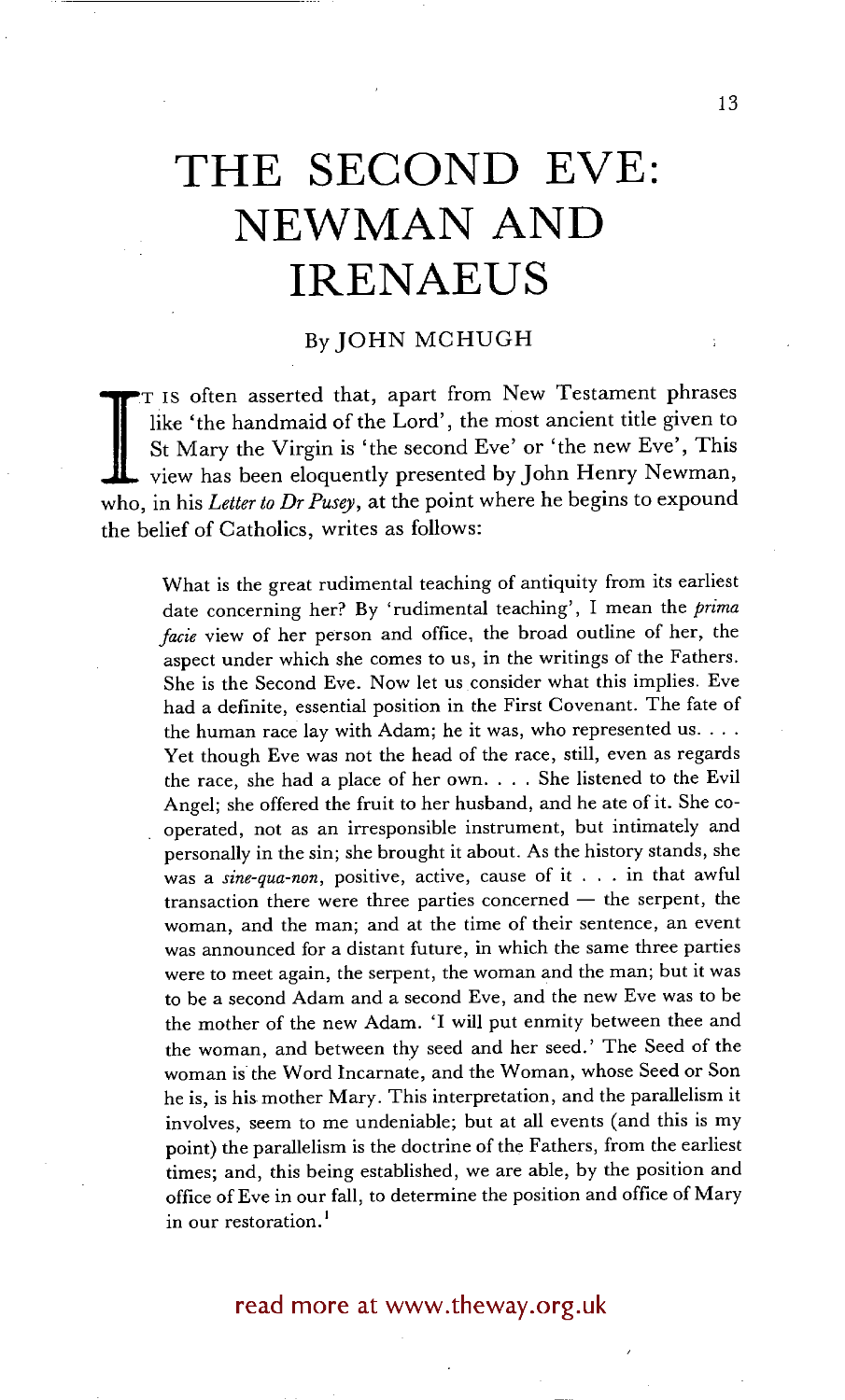"Newman has no difficulty in showing that this parallelism between Mary and Eve goes back to the second century. It is found in the work of St Justin the Martyr entitled *A Dialogue with Trypho*  (written between A.D. 155 and 165),<sup>2</sup> and on several occasions in the great treatise of St Irenaeus of Lyons *Against the Heresies* (written probably in the last quarter of the century). Both these writers draw out the parallel between Eve's disobedience and Mary's obedience, but does that justify us in calling Mary (as Newman does) 'a second Eve' and 'a new Eve'? Obviously, there is no problem if these two terms are used simply in a poetical or purely metaphorical sense, as when Shylock speaks of 'a Daniel come to judgment', without intending to develop from this comparison a systematic treatment of Portia's theological significance. However, that is exactly what Newman did intend to do, when he wrote of Mary as a second Eve. A good analogy to what he had in mind would be the New Testament identification of John the Baptist as the new Elijah, for Newman wanted to build a real theology on his Mary-Eve parallel, just as Matthew (11,14; 17,10-13), Mark (9,11-13) and Luke (1,17; cf 7,27) did when writing of the Baptist as Elijah. 'We are able, by the position and office of Eve in our fall, to determine the position and office of Mary in our restoration'. That is a very bold claim, and I wish to suggest that Newman has over-simplified his case here to some extent, and that a re-examination of the second-century texts from St Irenaeus leads to a slightly different, though not less interesting conclusion.

#### *The problem*

Newman writes of'a second Eve' and 'a new Eve', but it is important to note that neither of these two phrases is to be found in the eleven pages of citations from the Fathers which he gives to justify their use, until we come to the very last quotation, falsely ascribed to St Fulgentius of Ruspe (A.D. 468-533), where we find the words *nova Eva. 3* It is not pedantry to make this observation, for it means that in the early patristic age the phrases were not technical theological terms in current use. This is certainly the case up to the Council of Nicaea, and I do not think either is ever used of Mary before A.D. 500. ~ In view of the many passages which contrast Mary's obedience with Eve's disobedience, this is somewhat surprising, and we have to ask why the Fathers did not seize on the terms 'a new Eve', 'a second Eve', to epitomize the contrast.

One reason, I would suggest, was the very versatility and inven-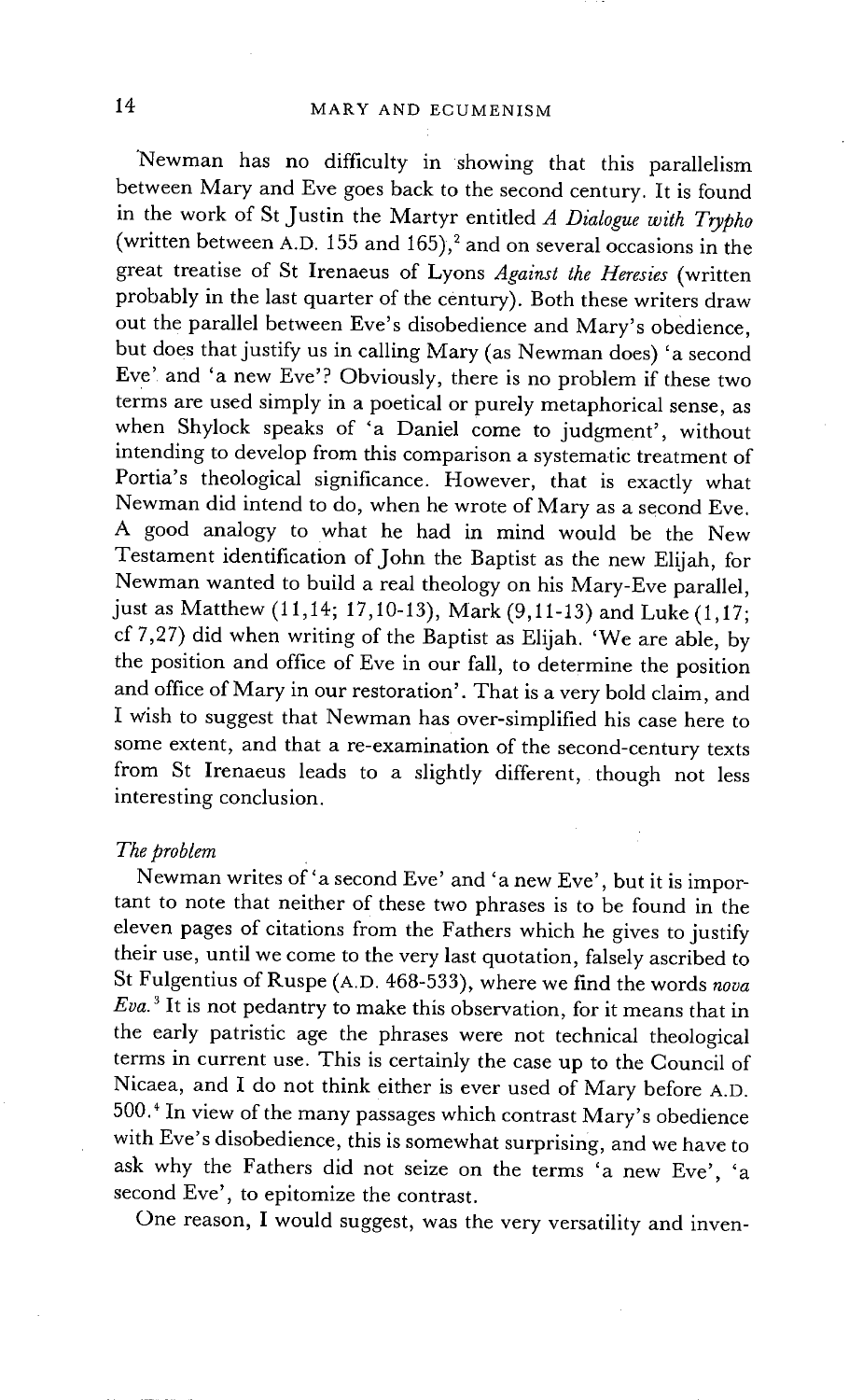tiveness of their minds in their quest of symbolism. Irenaeus, for example, put great emphasis on a different parallel which may be drawn between Adam and Christ.

Just as the first-made Adam received his bodily framework from earth that was as yet untilled and still virgin soil.., so the Word [of God] rightly received from Mary while she was still a virgin an origin that was a fresh repetition of Adam's. For suppose that the first Adam had had a man as his father, and had been begotten of human seed; then our opponents would be right to say that the second Adam also was begotten, of Joseph. But if the first Adam was taken out of the earth and fashioned by the Word of God, then the same Word, when undertaking the task of giving a fresh start to Adam's race, had to have the same sort of origin as the first Adam. But, you will say, in that case why did God not take some more dust? Why did he instead bring it about that what he created should be formed from Mary? It was to avoid making a different creature, to ensure that the creature that was to be saved should not be different from, but should be the self-same as the first creation, now given a fresh start precisely because its identity had been preserved. 5

This comparison, in which the body of Adam is fashioned by God out of virgin soil, and the body of Jesus out of the Virgin Mary, provides no possible parallel between Mary and Eve, for Mary is compared with the soil. Mary's role cannot be prefigured in one and the same story both by the soil from which Adam was made, and by the woman later fashioned from his side  $-$  at least not at the same time.

That last qualification, 'not at the same time', is very important. For it is of course possible to look at the story in Genesis 2 in another way and to say that just as the first woman was formed directly by God from the body of the first man, with no human father, so Jesus (whom we call the second Adam) was formed directly by God without a human father, from the body of another woman, who may therefore be termed, quite properly, a second Eve. This is exactly the same theology as that of Irenaeus in the last paragraph, namely, an illustration from Genesis 2 of the virginal conception.

In other words, we are here faced with what contemporary theologians call different 'models', each one of which serves to illustrate only a part of reality. The term 'model' may be new, but the idea is familiar enough to everyone. We speak of the Church as the Ark of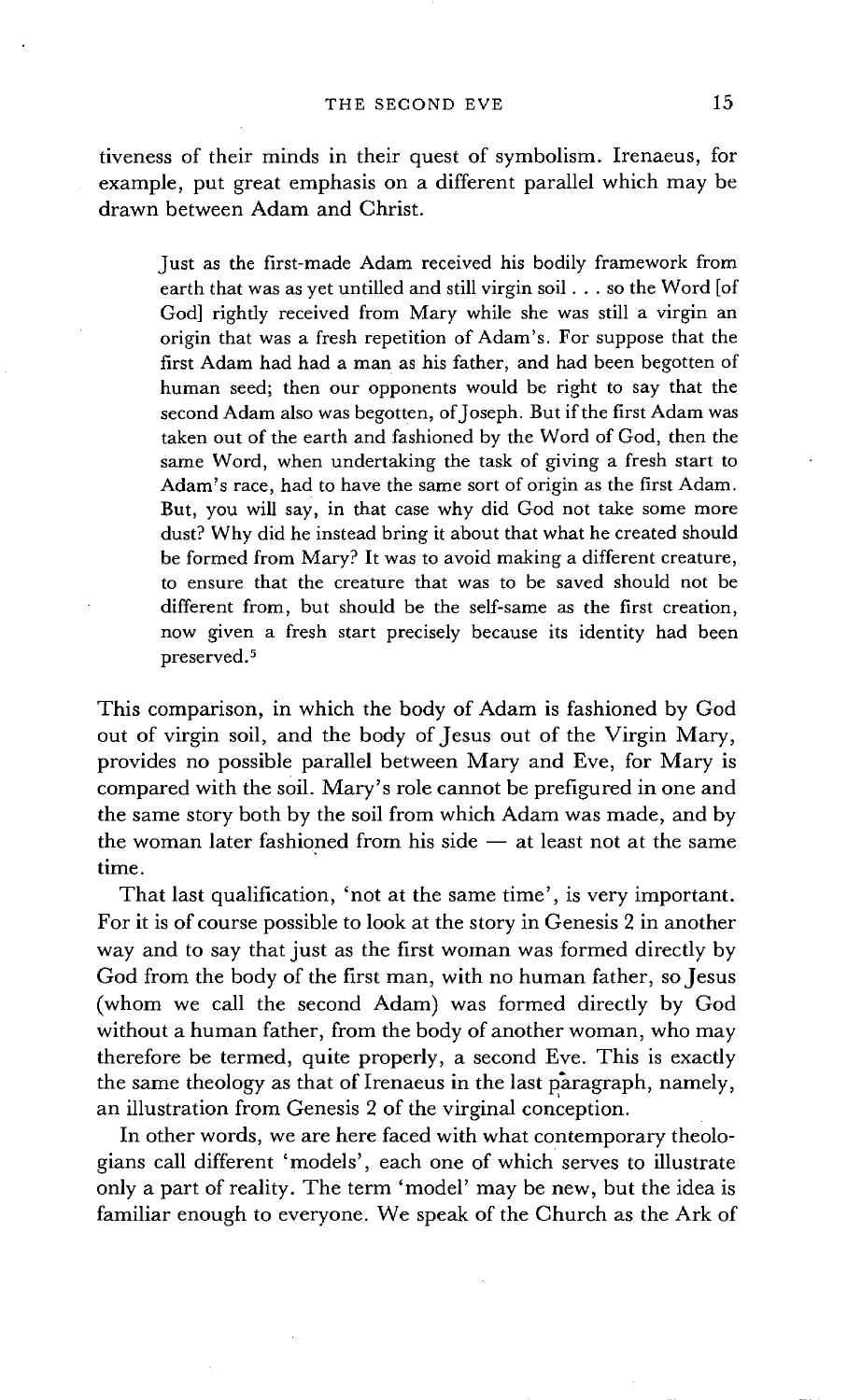salvation (1 Pet  $3,20$ ), as a sheepfold and a flock (Jn  $10,1-10$ ), a holy temple built of living stones (1 Pet 2,5), without ever thinking that these symbols are exclusive of one another, or trying to combine them together. We speak of Jesus as the Lion of the tribe of Judah, and the Lamb (Apoc 5,5-6). So too we employ different symbols to express different truths about the Blessed Virgin.

What this means is that the more extensively we use symbols or models, the more careful we must be to see that they are used correctly, that is, with extreme precision. They are not empty metaphors ('he has a sunny temperament') or dead clichés ('the battle for the league championship continues'). Every model or symbol used in theological reasoning must remain alive, and speak to us today.

But let me now give an example of the danger of using such a model carelessly, without discrimination. We have seen two legitimate applications of the term 'the second Eve': first, Mary may quite appropriately be compared with the woman to whose seed victory over the serpent is promised in Genesis 3,15 (Newman's theme); secondly, the virginal conception of Jesus may be likened to the creation of Eve. In either of these cases, there is good ground for speaking of Mary as a second Eve.

Let us examine a third possibility. In Genesis (2,21-24), Eve is created out of Adam's side, from one of his ribs, by contrast with all other living creatures, which are formed out of the ground  $(v 19)$ . The point of this story is to affirm that woman is equal to man, as Adam acknowledges when he wakes from his sleep and first sees her: 'At last! Bone of my bones, and flesh of my flesh!' (2,23). It is only after the fall (Gen 3,16), that women are made subject to their husbands ('he shall rule over you'), and in Genesis 2-3 the writer clearly intends to teach that the social inferiority of woman was not part of God's original design, but is an effect of human sin.

Can we apply *this* story to Mary as a second Eve? If we attempt to do so, we shall find that we have to say that Mary is in some way equal to Jesus Christ, the second Adam; that he, like the first Adam, needed a helpmate of the same nature as himself; and that his lordship over her (the second Adam over the second Eve) was a consequence of sin and therefore a thing distasteful to her, and destined to be abolished when the last consequence of sin is destroyed. For these reasons, it would clearly be quite wrong to use this story in order to speak of Mary as a second Eve.

Now this is not just idle talk. When Roman Catholics speak of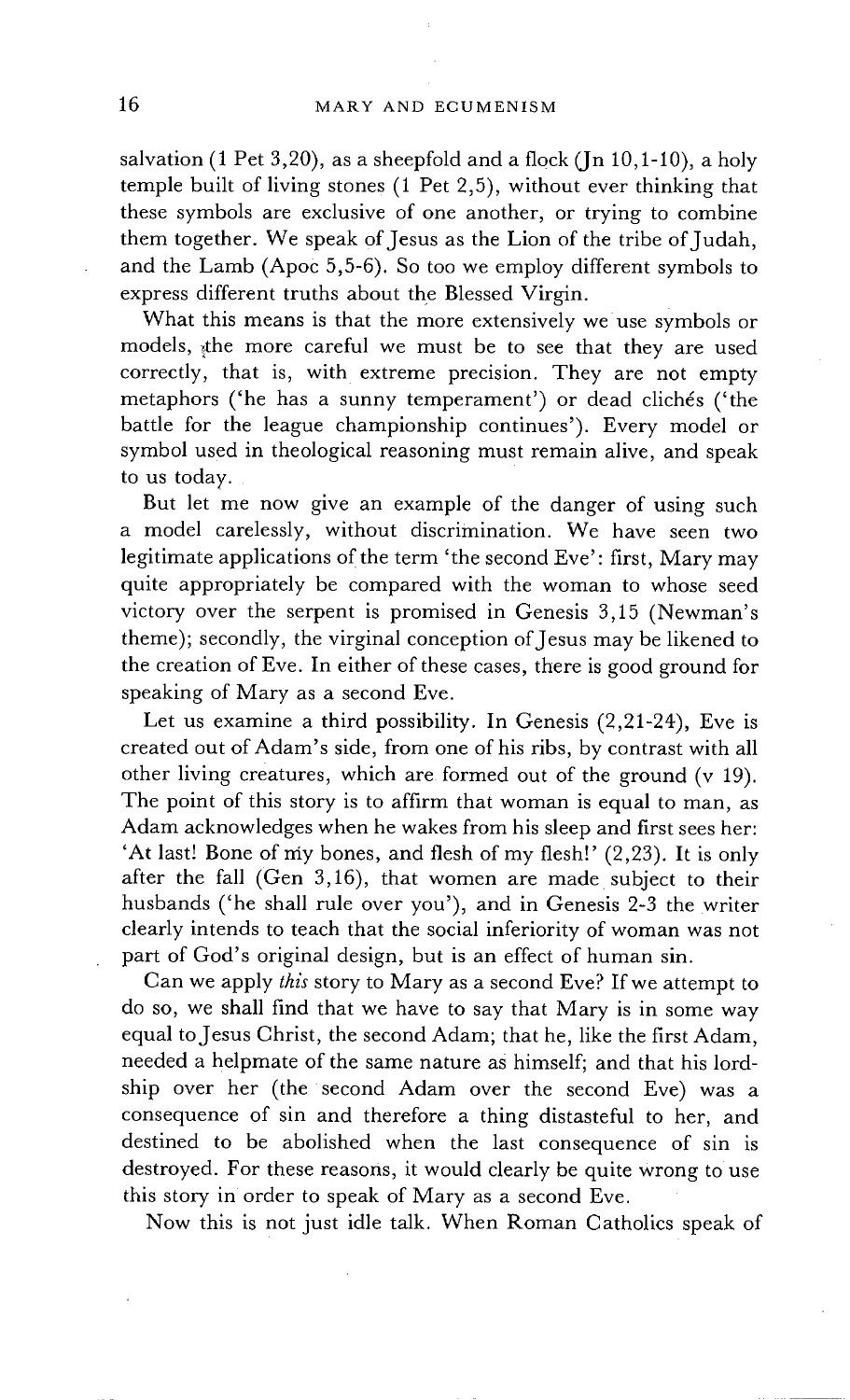Mary as a second Eve, and especially when they do so in the context of their belief in her Immaculate Conception, affirming that she was never tainted by original sin, they often give to Protestants the impression that they believe she was equal to Jesus Christ in his human nature. And when they refer to her as co-redeemer also, the deepest fears of the Reformed Churches are aroused, and apparently confirmed. Everyone knows what is implied by speaking of Jesus Christ as a second Adam. That is why one needs to be extremely cautious, extraordinarily clear and very precise, when speaking of Mary as a second Eve, for the term can so easily be misused or misunderstood.

That, I believe, is the reason why the early Fathers avoided it, even though they did not hesitate to point out certain parallels between Mary and Eve. This does not mean, of course, that we too must eschew all usage of the term, only that we in our day must be exceptionally careful about the ways in which we use it; and to this I now turn.

#### *An elucidation of the concept according to St Irenaeus*

In reading any great author, and especially one from the distant past, there is always a danger of seeing only what we want to see, or expect to find. This danger is particularly acute if we go to an ancient author in order to find answers to questions which we ourselves are asking, in a different age and a different culture. For then we may not only misunderstand him by thinking that the words he uses are intended to answer our modern questions; we may in fact entirely miss the point of his argument by not inquiring what were the problems to which he was addressing himself centuries ago. Now Irenaeus may rightly be called the first theologian to develop the symbolism of Mary as the new Eve, even though he does not himself use this term; but we need to examine very carefully the places in which he uses this symbolism, in order to grasp the precise point of his message. Obviously to do that we must know why he wrote.

His great work, in five books, entitled *Against the Heresies,* is a defence of the christian faith against a group of heresies known as gnosticism. 6 Gnosticism was a complex phenomenon, a philosophy of religion embracing a bewildering variety of sects, widespread in the eastern part of the Roman Empire during the second and third centuries. A hundred years ago, it was generally thought to have been a christian version of certain pagan philosophies, but nowadays, as a result of further research and the discovery of new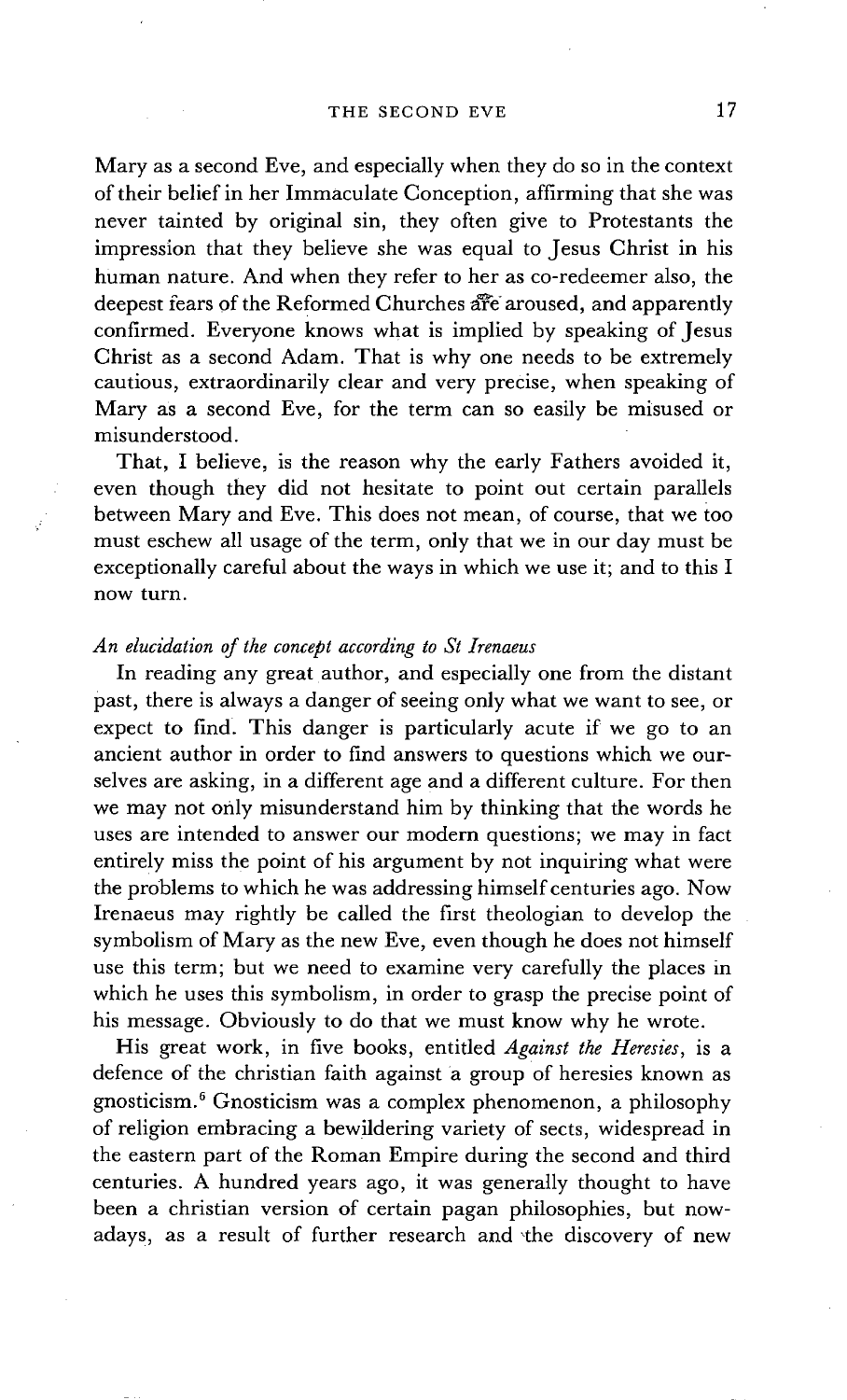manuscripts, almost the reverse is true. It is now considered to have been a thoroughly pagan philosophy of religion, which at certain times and in certain places took on, very superficially, a slightly christian colouring, by introducing here and there a few elements and names from the gospel preaching.

The essence of gnosticism, and its basic tenet, is that God is utterly alien to this world; he is totally Other, unknown and unknowable, even by revelation. He does not govern the world; indeed, he did not even create it, for the act of creation would have soiled him by bringing him into contact with material things.

How then did our world come into being? From God there emanate lesser spiritual beings, who are often grouped in pairs, one male and one female; and from one of these beings, or one of these pairs, there came the material world. For matter is utterly evil, being at the furthest extreme from the totally spiritual and invisible Godhead. The bodily nature of man, therefore, is irredeemable, and 'salvation' consists in escaping from this vile and earthly body.

Man, however, is composed not of one, nor of two, but of three elements: a material body, a soul *(psyche)* and a spirit *(pneuma)*.

According to whichever of these elements dominates him, he falls into a particular category of existence. The 'hylics', the material ones, are those dominated by the body, swallowed up in the cares of life on earth. The 'psychics', dominated by the soul, are but one short step removed from the 'hylics', for the soul like the body is created by the lower powers, is subject to their rule, and is basically evil. The pseudo-christian gnostics identified the 'psychics' with the majority of Christians who aspired by faith and obedience as well as by the sacramental life to join their God in eternal bliss. But those in whom the spirit or the divine spark had been rekindled, the 'pneumatics', the gnostics themselves, were destined to rejoin the divine world to which they really belonged, once they had been liberated from this world.<sup>7</sup>

This liberation took place by their receiving esoteric knowledge about the world above. Such knowledge could not be communicated, nor did they dare divulge it, to others, who could not assimilate it and who were, therefore, destined to eternal damnation.

Along with this conviction of their own superiority over other men went the grossest carnal immorality. St Irenaeus says of them in a memorable passage: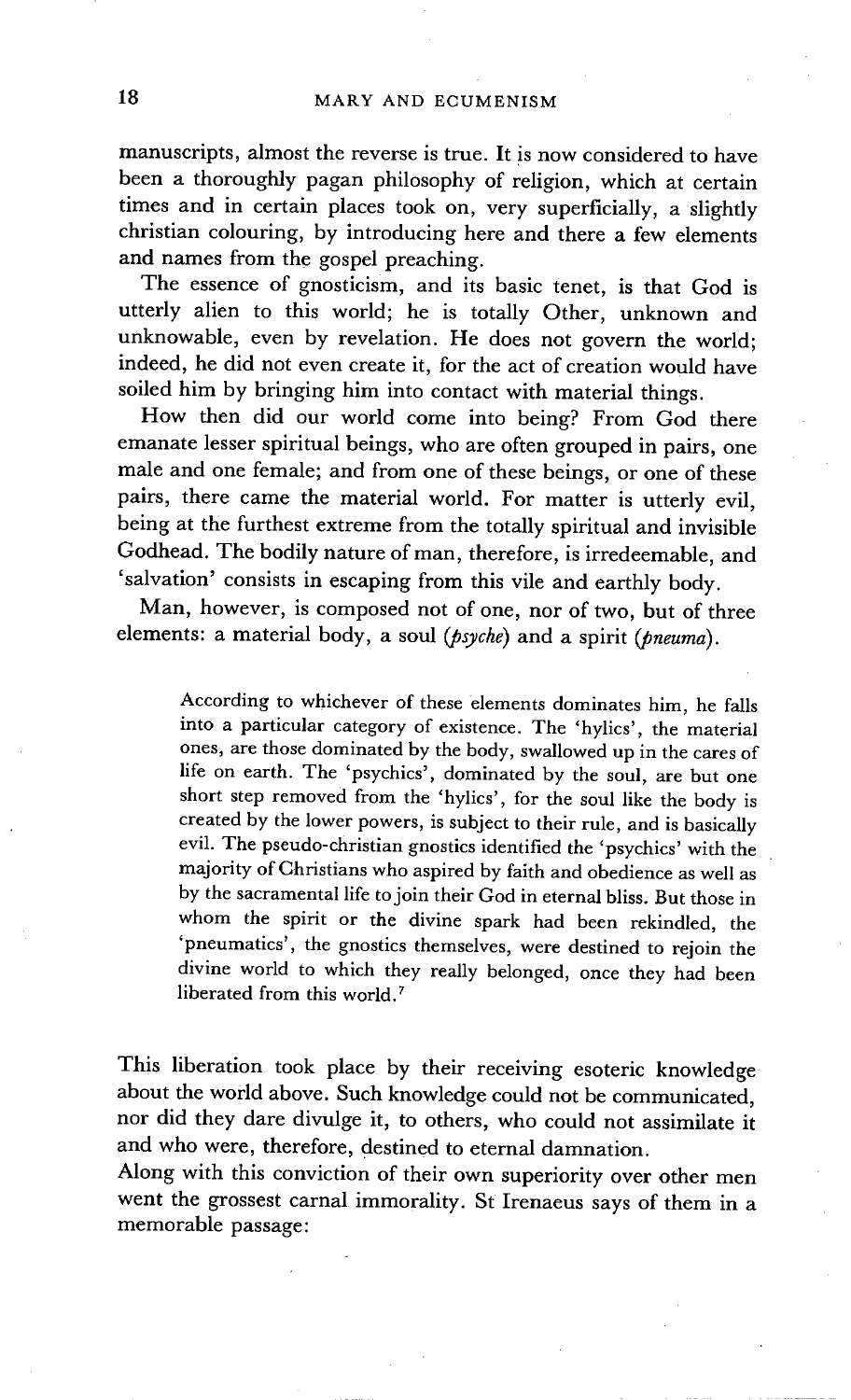As gold sunk in filth does not lose its beauty but preserves its own nature, the filth being unable to harm the gold, so they say of themselves that even if they be immersed in material deeds, nothing will injure them nor will they lose their spiritual essence. Therefore 'the most perfect' among them do unafraid all the forbidden things of which scripture tells us that 'they who do such things will not inherit the kingdom of God' .8

It is against this background that we have to evaluate Irenaeus's theology.

Now we can see the point of his emphasis on the material reality of the Incarnation. Some gnostics said that the body of Jesus was 'psychic', others that it was 'pneumatic' or spiritual. Irenaeus cannot insist too strongly that it was thoroughly and completely material: the body of Jesus was as earthly and earthy as the dust from which the first man was made.

By the disobedience of one man, many were made sinners and lost life; and that man, the first of all mankind, was fashioned from virgin soil. So it was fitting that many should be made righteous and receive salvation by the obedience of one man who was in the first place conceived of a Virgin. . . . What he appeared to be, he truly was, God giving a fresh start to that primeval creature that was man by becoming man, in order to kill sin, to strip death of its power and to give life to man.<sup>9</sup>

It is obvious that his whole argument here depends on the reality of the Incarnation, on the fact that the Word of God took real human flesh from the body of the Virgin, as the following pages make clear.

After many pages on this theme, Irenaeus returns to the parallel between Eve's disobedience and Mary's obedience, in words as clear and forceful as any text in later theology: 'Just as she by her disobedience became for herself and all the human race a cause of death.., so Mary by her obedience became for herself and all the human race a cause of salvation'.<sup>10</sup> 'A cause of salvation, for herself and all the human race.' Irenaeus is not unaware of the theological problem in assigning to Mary a role in the work of redemption, and in the next sentence, in a passage too tortuous to permit of a literal rendering, explains his meaning. To untie a knot, he says, you have to begin by undoing the last and final loop which secures it, and work your way backwards to the first loop. So Christ untied the final loop which was tied by Adam, and once that was undone, the earlier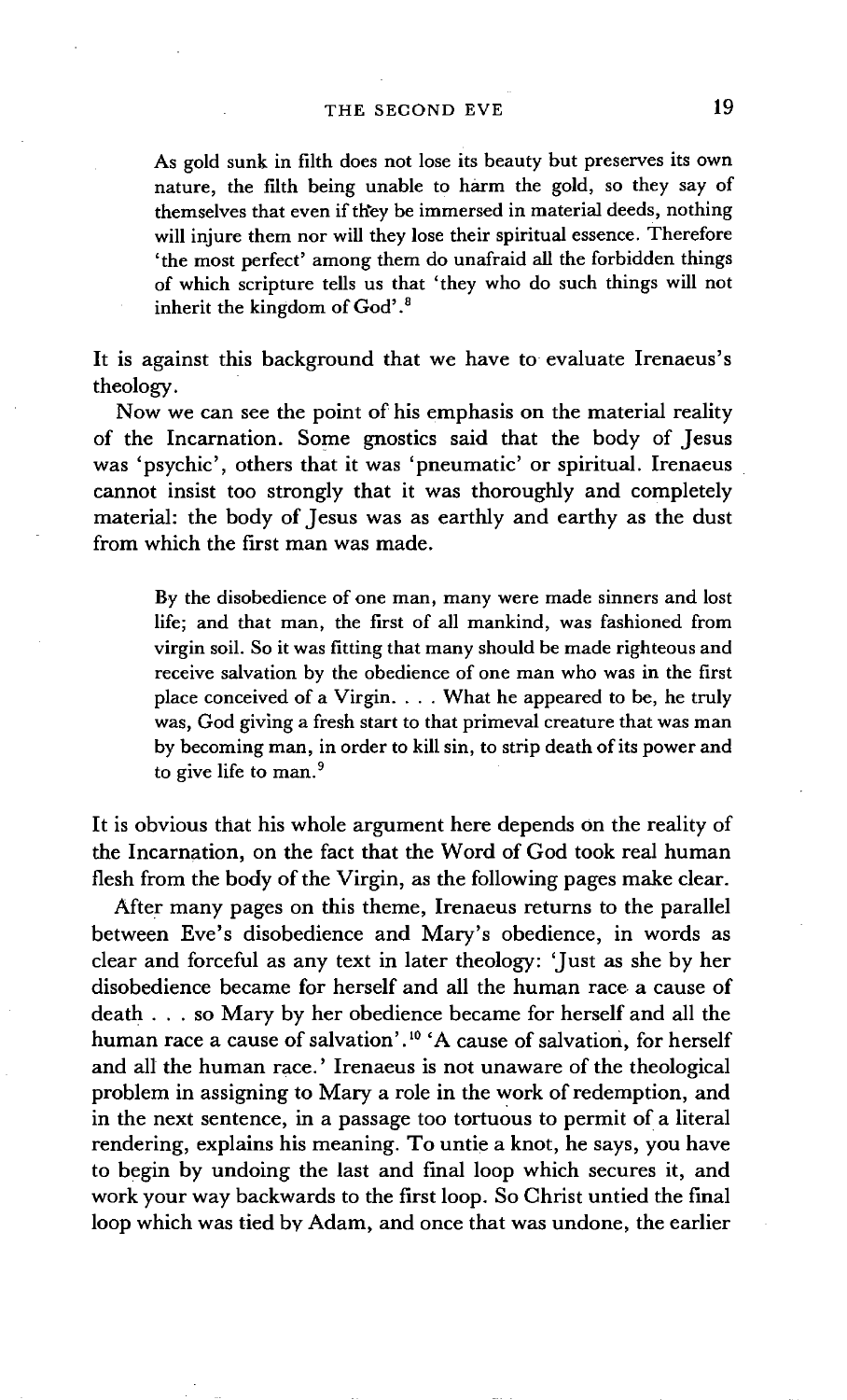loop was easily unfastened, 'and so the disobedience of Eve was undone through the obedience of Mary, for the knot the virgin Eve had tied, by her refusal to believe, was untied by the Virgin Mary through her faith'. That is what leads Irenaeus to refer to Mary by the lovely title *advocata Evae. 11* 

There is still more to say about these two women. Irenaeus was battling against the gnostics, and from the brief outline of their thought one can deduce just how deeply they despised womanhood. In their eyes, the story of Eve in Genesis would only prove how contemptible woman was from the dawn of creation $-$  the source of all our ills. Irenaeus's reply is to point to a second Eve, to another woman who not only reversed the pattern of Eve's disobedience, but became the dwelling-place at which the Word of God entered the human race, to become one of us. 'The Incarnation', says St Thomas Aquinas, 'is a kind of spiritual marriage between the Son of God and human nature',<sup>12</sup> and it was in the womb of the Blessed Virgin that the wedding took place.

### *Conclusion*

After this re-survey of the question, I think we can add two conclusions, one not present in Newman's theology, the other bringing a slight correction to his manner of argument.

First, it was only *after* the primeval sin of our first parents, according to Genesis  $(3,16)$ , that woman was placed in a position of inferiority to man. It was not so from the beginning: in Genesis 2 the man and the woman are equal in rank. Must we not, therefore, conclude that this subordination of woman to man is abolished, by divine decree, through the fact of our redemption? And that in so far as it still obtains today, it is an effect of that primordial sin, a byproduct which the Church must strive to abolish. This was something hardly thought of in Newman's day, but is none the less true. It is hardly necessary to add, except for completeness, that the dignity and excellence of womankind has never been carried to greater heights than in the lowliness of the handmaid of the Lord whose *Fiat* was the occasion on which the Son of God became one of our race. The tragedy of man's fall is truly reversed at this word which makes Mary in every sense *advocata Evae.* 

Secondly, we need to reconsider Newman's words that 'we are able, by the position and office of Eve in our fall, to determine the position and office of Mary in our restoration'. I do not think one can argue quite so straightforwardly or so confidently from the